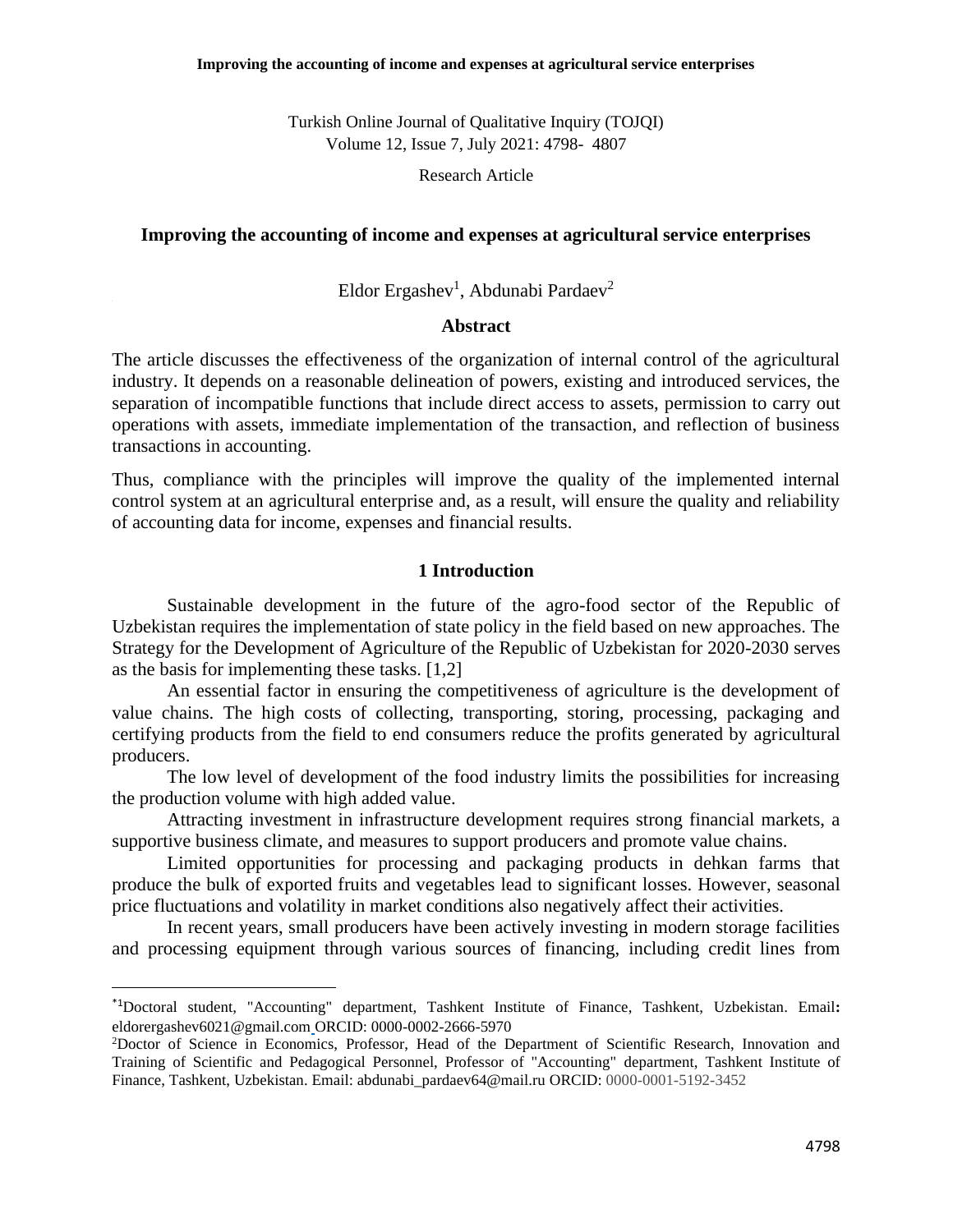international financial institutions. Despite this, they remain largely isolated from the processing industry and exporting organizations.

Due to the underdevelopment of effective mechanisms for uniting small agricultural producers, their activities remain unorganized. It impedes the achievement of high economic performance and limits the possibilities of combining in value chains.

It should be noted that the share of cooperatives in the markets of developed countries (European Union, USA, Canada) exceeds 40 percent, and in Uzbekistan, this direction is only developing.[3,4]

There is a shortage of laboratories, wholesale markets and logistics centres that meet international standards and quality requirements and equipment at customs and border points for phytosanitary control of horticultural products.

It, in turn, prevents an increase in the volume of manufactured and sold products, an increase in added value and diversification of types of products and geography of exports.

It is necessary to ensure the safety and quality of agricultural and food products by bringing the national legal framework for sanitary and phytosanitary control in line with the requirements of the World Trade Organization and the standards of international target markets.

Also, partnerships between procurement, processing enterprises and exporters with dehkan farms and owners of household plots, which account for more than 70 percent of gross agricultural output, are underdeveloped.

The main goal of this strategic priority is to increase the export potential of the agricultural sector, increase the volume of value-added products, the widespread introduction of a certification system based on international standards and the development of cooperation mechanisms.

The following tasks were identified to achieve these goals:

- organization of short-term, including distance training for specialists in horticultural and greenhouse farms, development and distribution of teaching aids;
- harmonization of the national plant protection and quarantine system with the requirements of the World Trade Organization Agreement on the Application of Sanitary and Phytosanitary Measures;
- bringing the national system of animal health protection and control of livestock production under the standards of the World Organization for Animal Health (OIE);
- creation of an Innovation Education Center to support the development of value chains in agriculture based on international best practices;
- development of mechanisms to promote the implementation of quality standards recognized in international markets (Global GAP, Organic, HACCP, etc.);
- development and implementation of feedback mechanisms with leading agricultural enterprises;
- setting priorities for negotiating and implementing trade agreements in new target export markets;
- assessment of opportunities for expanding the use of the "Made in Uzbekistan" brand to promote domestic food products in target export markets;
- increasing the role of diplomatic missions of the Republic of Uzbekistan in the process of collecting information on target markets and in promoting trade in agrifood products;
- improving the services provided by the Center for Crop Variety Testing, creating a National Gene Bank for storing new plant species;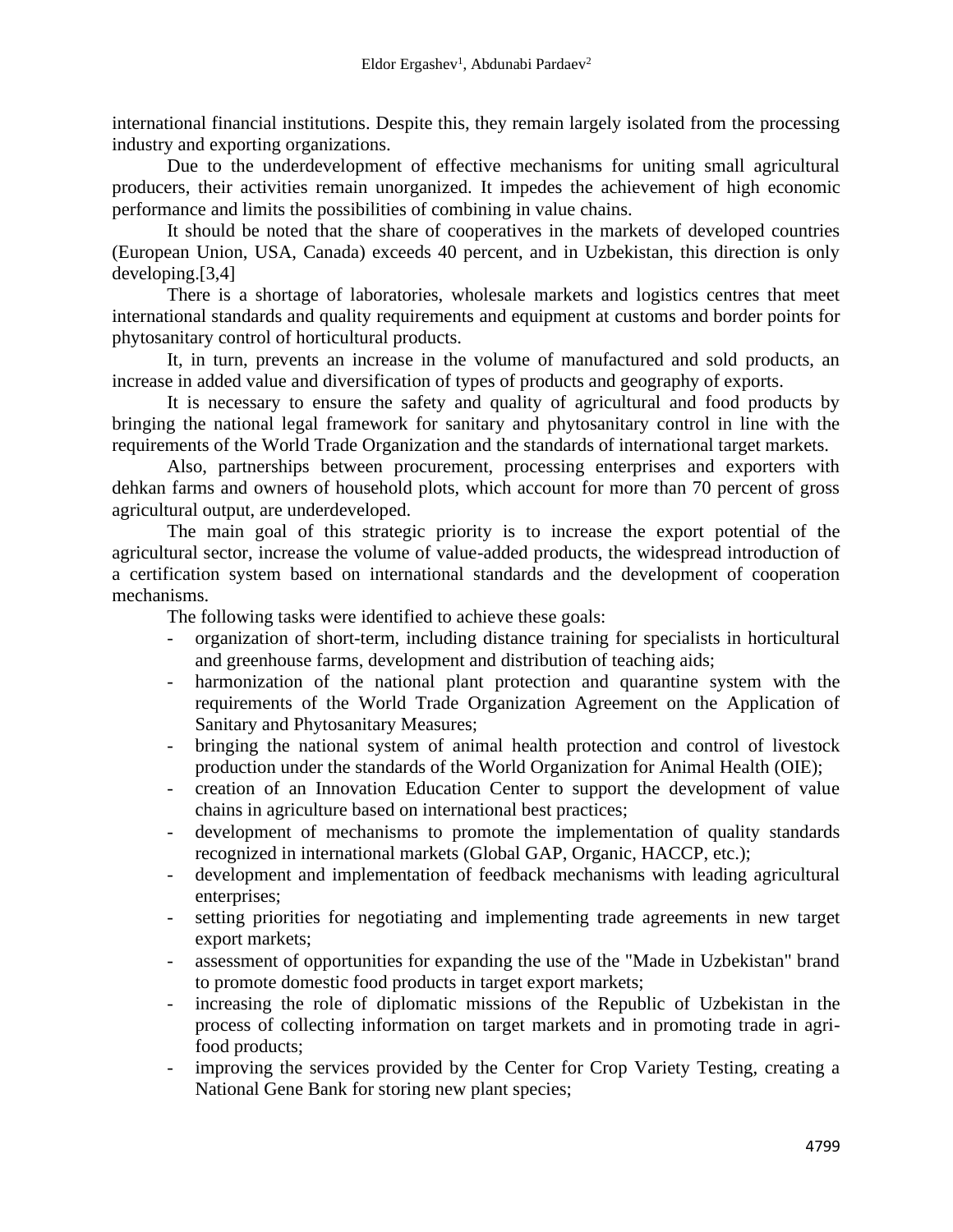- the widespread introduction of market mechanisms in the production of raw cotton and the cotton-textile sector;
- joining the International Plant Protection Convention (IPPC);
- creation of a special laboratory for testing genetically modified plant varieties with the involvement of funds from international financial institutions;
- improving the pesticide registration system and maximum permissible levels of pesticides (MRL) following the International Plant Protection Convention and other relevant international standards, providing information to exporters and producers;
- stimulating cooperation between agricultural producers and developing measures for their integration into modern value chains in the domestic and international markets;
- development of a strategy for increasing exports based on the results of assessments of the horticultural and livestock sectors (initially for the main 10-15 types of exported products based on the analysis of long-term data and market trends);

# **2 Materials and Methods**

The farming movement will become a significant producer of agricultural products and take responsibility for further developing the farm sector and other related industries and improving the population's living standards, becoming a powerful socio-political force.

In Uzbekistan, agriculture has rightfully become the leading link in agricultural production, the main form of its organization. Currently, the farming movement unites more than 80 thousand farms. More than 90% of all arable land in the country, the bulk of agricultural production falls on farmers.

The livestock sector meets the demand of the population for milk, meat and other food products and industry for raw materials. In recent years, the development of farms specializing in animal husbandry, including dairy, has increased production, increased labour productivity, improved product quality, and reduced costs.

Livestock is an important branch of agriculture and crop production, including dairy, meat cattle, sheep, pigs, horses, poultry, beekeeping, rabbits, silkworms, fisheries, etc. In turn, each of these industries includes certain industries that specialize in the cultivation of certain types of products: cattle breeding - dairy farming and beef, poultry – eggs and diet meat.

Accordingly, the costs of livestock vary by industry and type of production. It should be reflected in the accounting.

As in other industries, livestock production costs are different. These include various material costs (food, bio preparations, medicines, various materials, etc.), labour expended, depreciation of fixed assets, and more. It means that accounting should ensure that livestock costs are strictly accounted for by type.

The circular flow of funds in animal husbandry has more important differences and features than in agriculture. The technological processes here are characterized by the uniformity of operations, such as feeding and care of livestock and releasing the product. Moreover, all these operations are not strictly limited in terms of time, as in crop production, because a fair uniformity characterizes the technological production process in the livestock sector. All of these features, of course, affect the organization of cost accounting. [7,8]

In dairy farming, as long as there are no long interruptions in expenditure and output periods, all costs for the current year will be attributable to production in that calendar year. It means that in accounting, there is no need to differentiate the costs of dairy and meat farming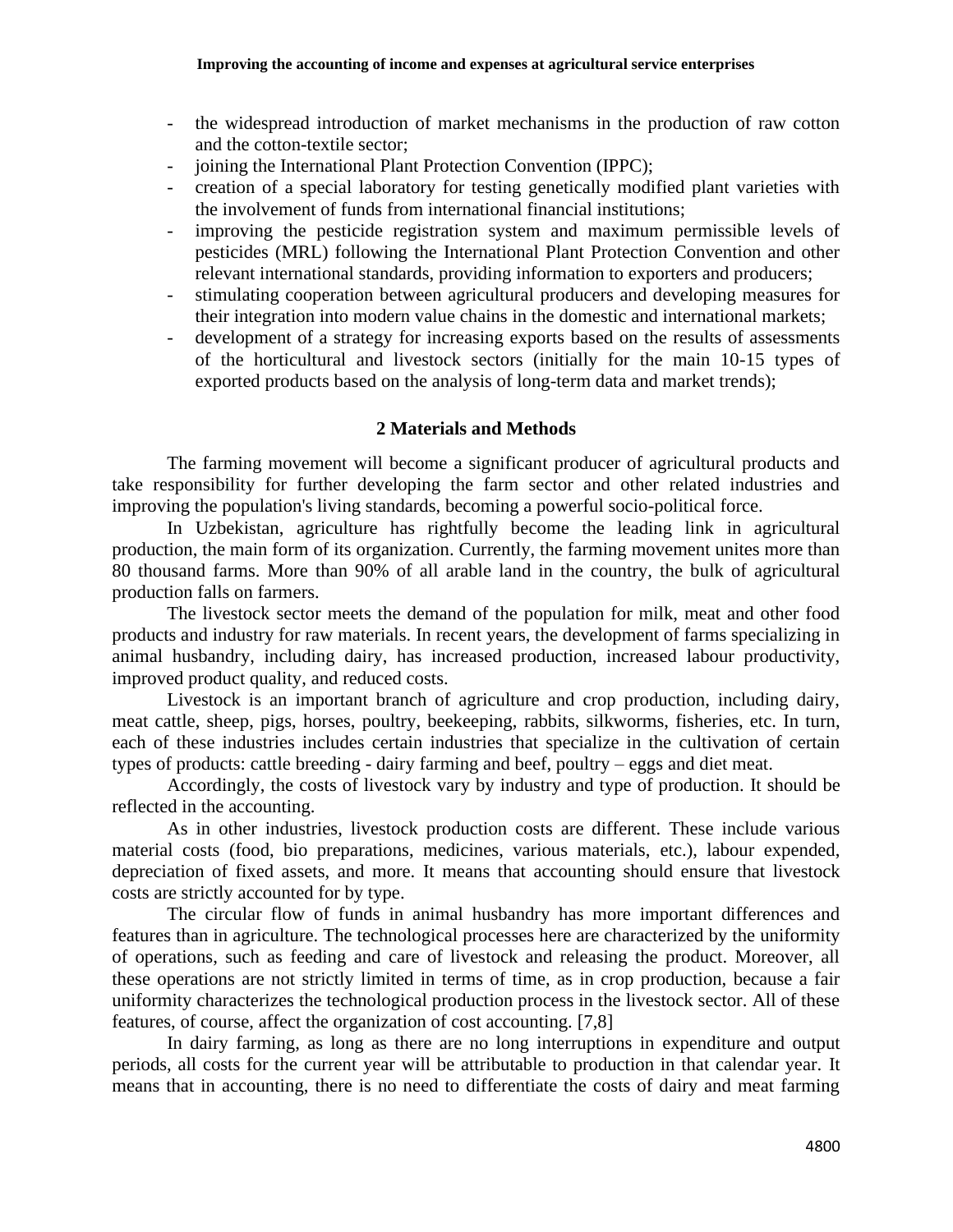over the same years as they are accepted in agriculture. All costs in the livestock sector are reflected in the accounts for the current year's output.

There is no difference between the work done in animal husbandry and the work done in agriculture. Simultaneously, the technological process of production is characterized by the uniformity of the work performed (feeding livestock and production). All this work is usually continuous and not limited in time. Hence, there is no need to divide the expenses in the accounting into sections according to these characteristics.

Finally, in livestock production, the production process is usually concentrated. For example, milk production in dairy complexes, etc. Therefore, there is no need to account for costs in individual production units.

Thus, there is no need to divide costs in animal husbandry into several important criteria: by the years of production, by type of work, and sometimes by production units. Cost differentiation and relevant final data should generally be provided in two ways [5, 6]:

- by main types of products and groups of livestock;
- by main types of expenses.
- When production is divided, costs vary by farm.

Differentiation of costs on the first criterion is provided by the correct organization of the objects of analytical accounting. Objects of analytical accounting of expenses are opened on the main branches of animal husbandry and within the branch – on each type of production or livestock group.

The distinction between the secondary characters is made possible by the proper compilation of account registers. Cost accounting is performed in multi-column registers with a separate column for each cost sector.

Production costs occur mainly in the production process, which links the supply and sales processes. The emergence of the procurement process leads to production costs. Based on this and the production costs, the financial results of the enterprise are determined. Low farm production costs increase profits. Therefore, production costs are primarily necessary to determine the financial results of the enterprise. It can be summarized as follows:

# **Revenue from product sales – costs = profit**

Cost information is essential in calculating corporate income tax. From the enterprise and its management, it is necessary to collect information on the total cost, effective and inefficient costs of individual production units, etc.

From the point of view of farms and their management, it is necessary to collect information on the total amount of costs, efficient and unproductive costs of individual production units, etc. On this basis, the following tasks are faced in the calculation of costs:

- a timely and complete accounting of all costs associated with the activities of farms;
- provide reliable information sufficient to accurately reflect expenditure information in separate accounts and reporting forms accurately and calculate taxes.

It is sufficient to account for costs based on financial accounting principles, particularly double-entry bookkeeping, to perform these tasks. The most important feature of a managed account is that its data is helpful for management. In particular, the management accountant should provide detailed information about costs so that it can be used to make the most appropriate management decisions. Based on international experience in this field, the company should compile cost accounting information in the following cases:

- accounting for expenses by their place of origin;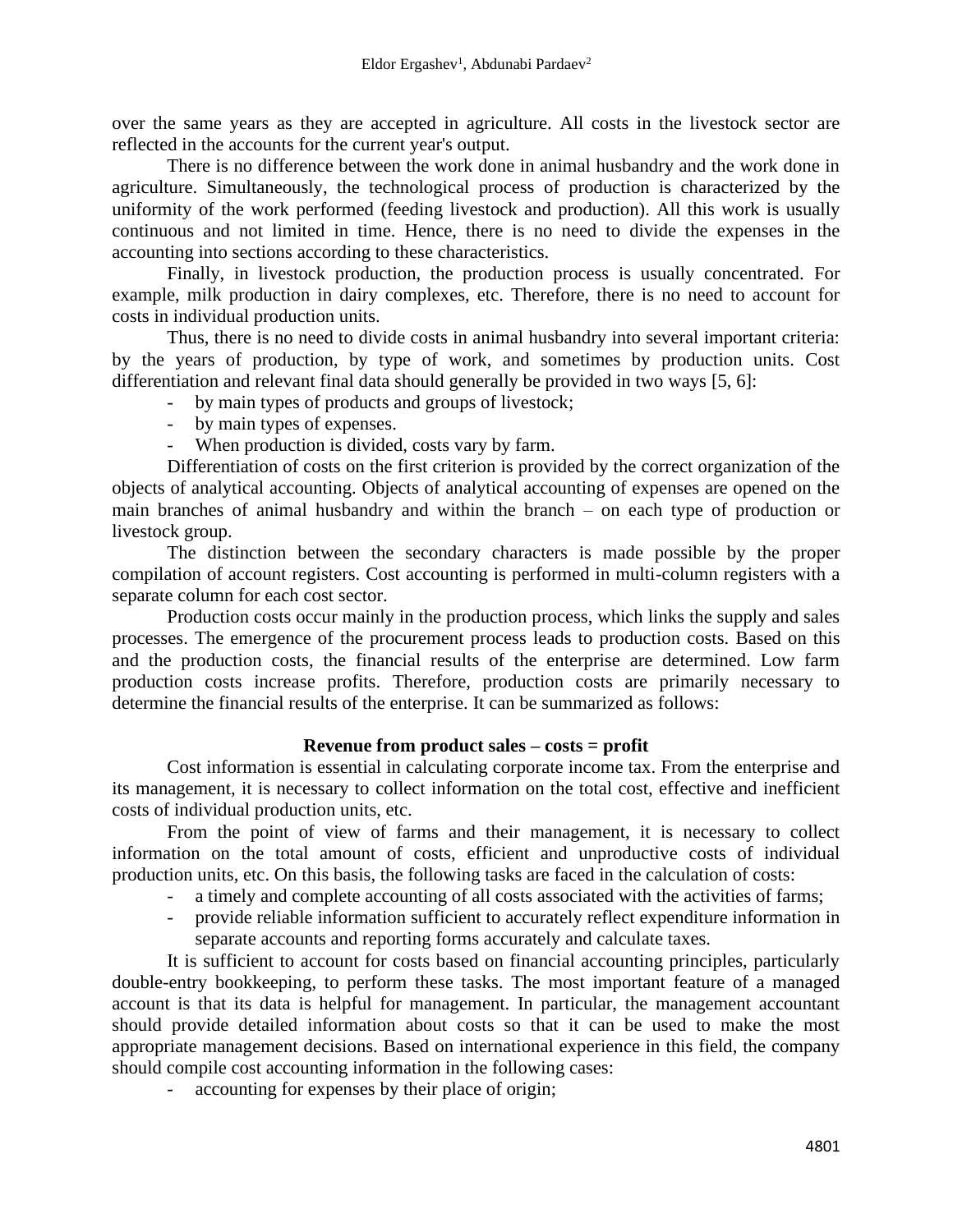- organization of cost accounting by responsibility centres;
- aggregation of costs by objects of their origin or their carriers, i.e. by specific types of products.

There are various costs for producing livestock products: wages, fodder, depreciation of livestock fixed assets, medicines, insurance premiums, work and services, and other costs. These costs are divided into fixed and variable costs:

- Fixed costs include costs that do not change with the volume of production or changes in output;
- These include depreciation of property, plant and equipment, insurance premiums, rent and other expenses;
- These remain the same as the volume of production changes;
- Variable costs include costs that change as output increases.

Examples include wages, feed, labour and services, and similar expenses. These increase as production increases, and vice versa.

Besides, the costs of the livestock sector are divided into direct and indirect costs. Such a division is a division based on the addition to the cost of the product, and direct costs include costs incurred directly on the cost objects. These include proper wages, fodder, work and services, and other expenses.

Indirect costs are included in the total production costs of livestock, which are first recorded in account 2510 "General production costs" and then distributed at the end of the year by the objects of livestock costs.[9,10]

There is no need to use different methods of accounting for costs in the livestock sector. All the necessary information is obtained through the usual creation of analytical accounts and accounting registers.

The main tasks of cost accounting in the livestock sector are:

- cost-effective allocation of costs by type of production and groups of livestock;
- clear separation of all costs, which form the cost of production, by economic elements and industries of the same type;
- timely accurate and complete coverage of livestock milk and meat production;
- reflect the costs by business units;
- economic calculation of the cost of main, secondary and ancillary products.

Complete and timely accounting of production costs and products on farms and the reliability of accounting data largely depends on the organization and maintenance of the initial account. Initial accounting is one of the accounting features, which is directly related to the processing of documents. The initial calculation consists of the following three elements:

1. Preliminary accounting documents.

- 2. Income book of the materially liable person.
- 3. Report of the materially responsible person.

# **3 Results and Discussion**

Proper and timely documentation of production costs ensures the effective operation of management accounting on the farm. At the same time, the possibility of planning production activities based on accounting data will increase. According to table 1, we have the following results: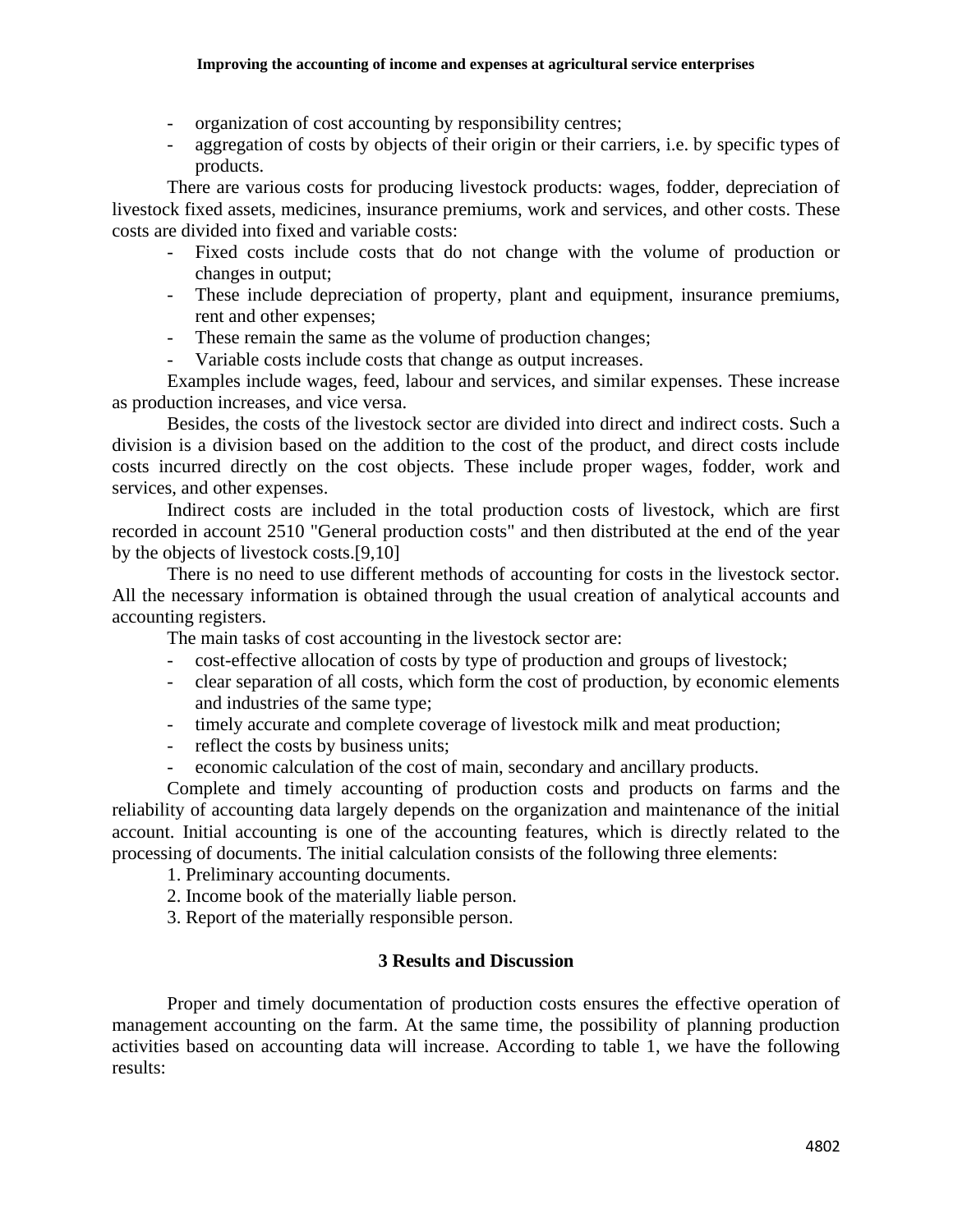| Rev tai gets and indicators favourable agribusiness chinate and value chains |                                                                                                                                     |                                              |                                          |                                          |
|------------------------------------------------------------------------------|-------------------------------------------------------------------------------------------------------------------------------------|----------------------------------------------|------------------------------------------|------------------------------------------|
| $N_2$                                                                        | <b>Indicator names</b>                                                                                                              | <b>Basis 2020</b>                            | <b>Target for 2021</b>                   | Target for 2022                          |
| 1                                                                            | Share of exports of products<br>produced through partnerships<br>of agricultural enterprises and<br>associations                    | 15 %                                         | 23 %                                     | 30 %                                     |
| 2                                                                            | Introduction and promotion of<br>brand of agricultural<br>the<br>products in Uzbekistan                                             | of $5$<br>Coverage<br>additional<br>products | Coverage of 20<br>additional<br>products | Coverage of 40<br>additional<br>products |
| 3                                                                            | Improvement of Uzbekistan's<br>position in the World Bank's<br>ranking of the Global Logistics<br>Performance Index                 | 96th place                                   | 89th place                               | 79th place                               |
| 4                                                                            | the<br>share<br>Increase<br>of<br>in<br>processed products in total<br>exports                                                      | 30 %                                         | 35 %                                     | 40 %                                     |
| 5                                                                            | The share of people employed<br>in the food and light industries<br>(as a percentage of the total<br>number of jobs in agriculture) | 10 %                                         | 15 %                                     | 20 %                                     |

# *Table 1*

**Key targets and indicators favourable agribusiness climate and value chains**

Farms independently formulate accounting policies based on the needs of their business activities. Farms carry out accounting following a single methodological framework and procedures established by law. In this case, the farm can independently adapt the existing accounting registers to the characteristics of its activities, subject to the following requirements:

- single methodological basis (two-sided writing principle);
- interrelation of analytical and synthetic accounting data;
- comprehensive recording of all business transactions in the accounting registers based on primary documents;
- collection and systematization of primary document data on-farm management, control and analysis of economic activity, and indicators required to prepare financial statements.

The basis for the accounting of economic operations on farms is the primary accounting documents, which record that the operations were carried out and issue orders for their implementation. On farms, initial accounting documents are prepared at the time of business operations or immediately (without delay).

At the end of the year, the real cost of agricultural products is determined. In the livestock sector, as in the crop sector, the actual cost of basic and related products is determined, while the actual cost of additional products is not determined.

Before calculating the cost of livestock products, the accounting data on the "Livestock Production" [11] scheme is carefully checked at the end of the year. The total cost for each type (group) of livestock and the total amount of products produced during the year is determined. In this case, the correct distribution of costs by accounting objects, the correct accounting of person-hours, feed-days and feed units, not born in certain animal husbandry sectors (poultry, fisheries, beekeeping, camels). It is necessary to pay attention to the correct determination of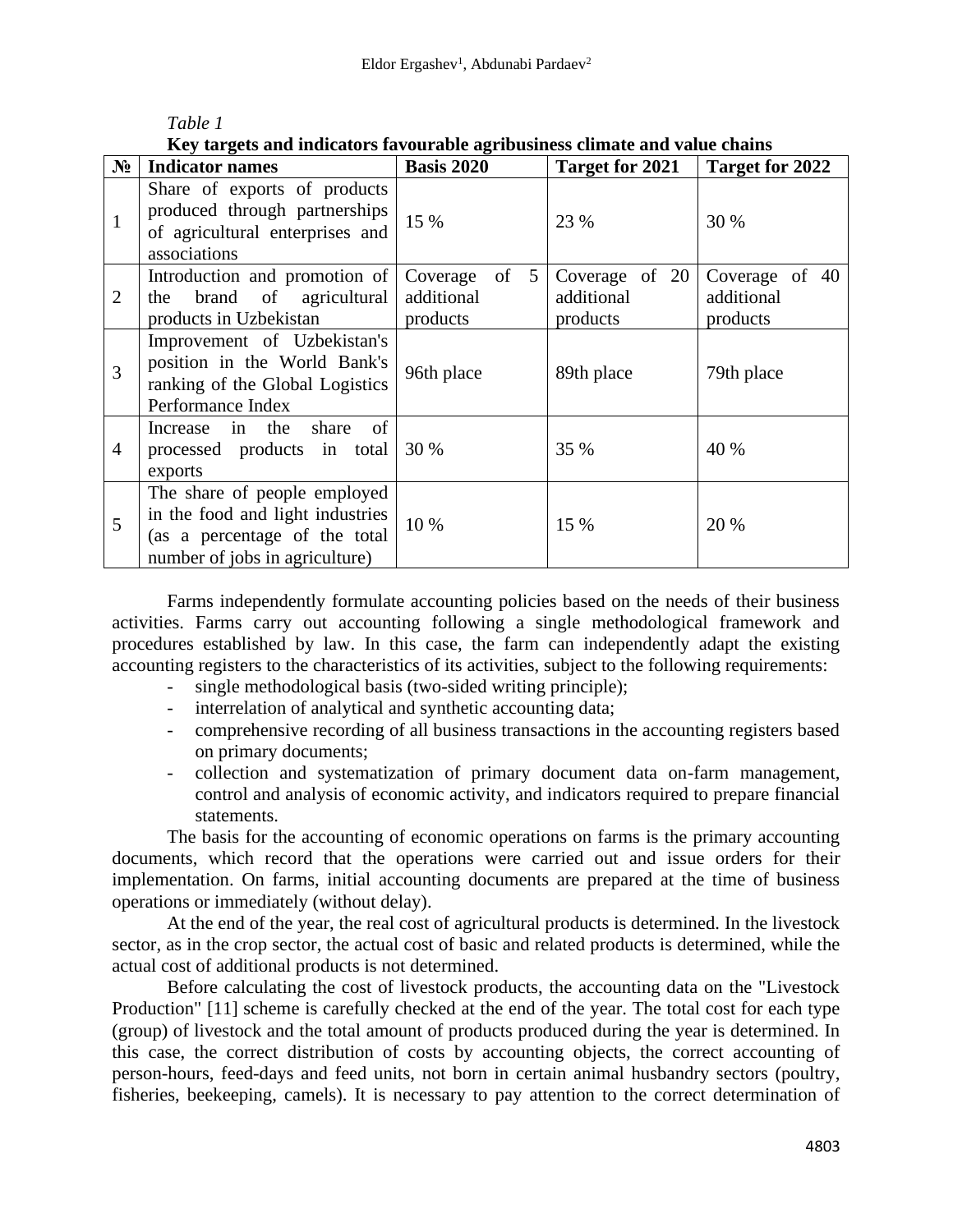production volume, the correct reflection of the amount and value of the main, related and additional products received. [12, 13]

In the livestock sector, the main product is the type of product, and the main purpose is to obtain a specialized branch of animal husbandry. For example, the main products in cattle breeding are milk, meat, calves and overweight.

In animal husbandry, by-products are products obtained simultaneously as the main product but are secondary, such as manure, feathers, wool, hides, etc.

Many industries produce several types of related products at the same time. Therefore, the cost objects and the cost objects differ from each other, and as a result, the correct distribution of costs by product type need arises. Livestock by-products include manure, poultry manure, wool, feathers, skin, and moistened meat from dead animals.

The cost of manure is determined based on the normative costs of its collection and bedding under certain conditions and the cost of manure production and storage.

In the livestock sector, the main products include dairy products, main products - milk, related products – calves, by-products - manure, according to the analytical account of the main herd of dairy cattle.

According to the analytical account "Growing and feeding goods", [14] the main products – overweight, additional products – manure. Thus, the real cost of basic and related products in each sector of animal husbandry are determined. Additional products are valued at the planned cost or a marketable price (fig.1.).





The determination of the actual cost has its characteristics for each sector of the livestock industry, and we will consider the determination of the cost in the field of cattle:

There are the following cost objects for cattle:

- a) In dairy cattle:
- 1. The main herd
- 2. Young and domesticated animals.
- b) In beef cattle:
- 1. The main herd and calves up to eight months old.
- 2. Calves older than eight months and dairy cattle.

The procedure for determining the cost of products for these cost objects is as follows: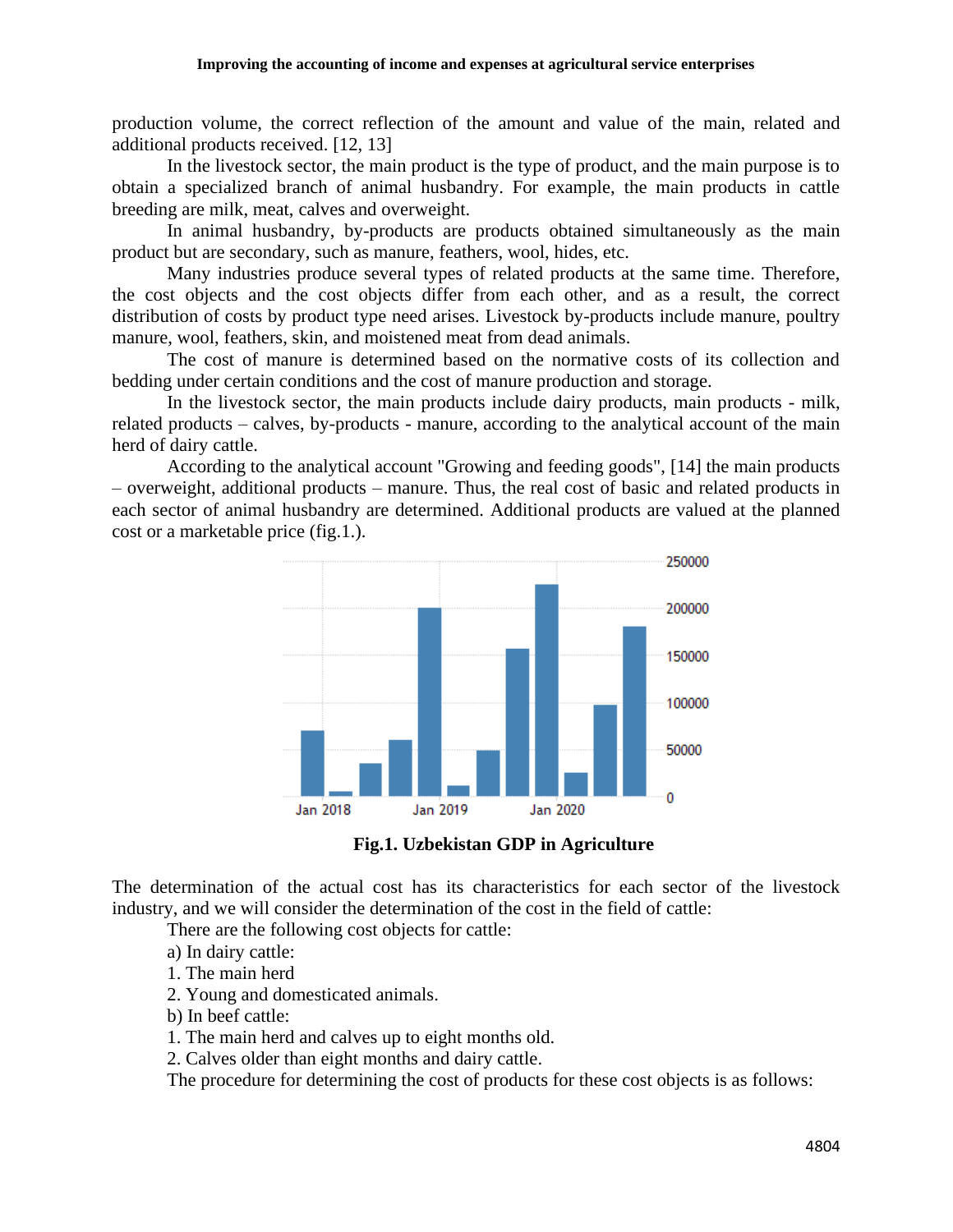1) Dairy cattle breeding. This network will have two cost objects (analytical accounts). According to the analytical account of the "main herd", milk and calves are the "object of calculation". Manure is a by-product and is valued based on its collection and field costs. The cost of manure is not calculated.

The manure cost is deducted from the total cost, and the remaining cost is divided into 90% milk and 10% calf, and the cost of these products is determined to calculate the actual cost of milk and calves from the main herd.

Agricultural enterprises can be joint-stock companies, partnerships, limited liability companies, cooperatives, unitary enterprises (municipal and state), peasant (farmer) enterprises and their associations. It also affects the organization of accounting in agricultural enterprises.

Objects of accounting in agriculture are: 1. property of the enterprise (fixed assets, inventories, intangible assets, financial investments, cash, etc.); 2. equity capital (authorized capital, additional capital, reserve capital, special purpose funds, reserves, retained earnings); 3. debt of other organizations (accounts receivable) and liabilities to third-party organizations and individuals (accounts payable, bank loans, loans); 4. business transactions carried out by enterprises in the course of their activities and causing changes in the composition of property and liabilities. [15]

The agricultural sector is distinguished from other sectors by the presence of many features that can affect accounting organization in the enterprise.

The main features of accounting at agricultural enterprises:

- to obtain finished products in this industry, the availability of natural resources is required;

- the main means of production is land; therefore, accounting of land and financial investments in them is necessary;

- agricultural production involves the use of biological assets (plants, animals) as specific resources;

- the unequal nature of the branches of agriculture and the changes occurring in them;

- seasonal products, which generally depends on climatic and weather fluctuations;

- several types of products are obtained from one culture or one type of livestock

- the need to differentiate costs in accounting;

- differentiation of cost accounting for production cycles that do not coincide with the calendar year due to the length of the agricultural production process;

- the need to reflect in the accounting of the movement of products at all stages of economic turnover, since their products can be used within this stage;

- formation of an effective system for the allocation of state aid and control over its targeted and rational use;

- the use of a developed system of specialized industry documentation and a complex calculation system;

- the use of peasant labour, the placement of which is carried out in rural areas;

- clear organization of accounting for the availability and operation of various agricultural machinery and mechanisms.

# **4 Conclusions**

Consequently, there are the following main features of accounting in agriculture, affecting the development of accounting for income, expenses and financial results: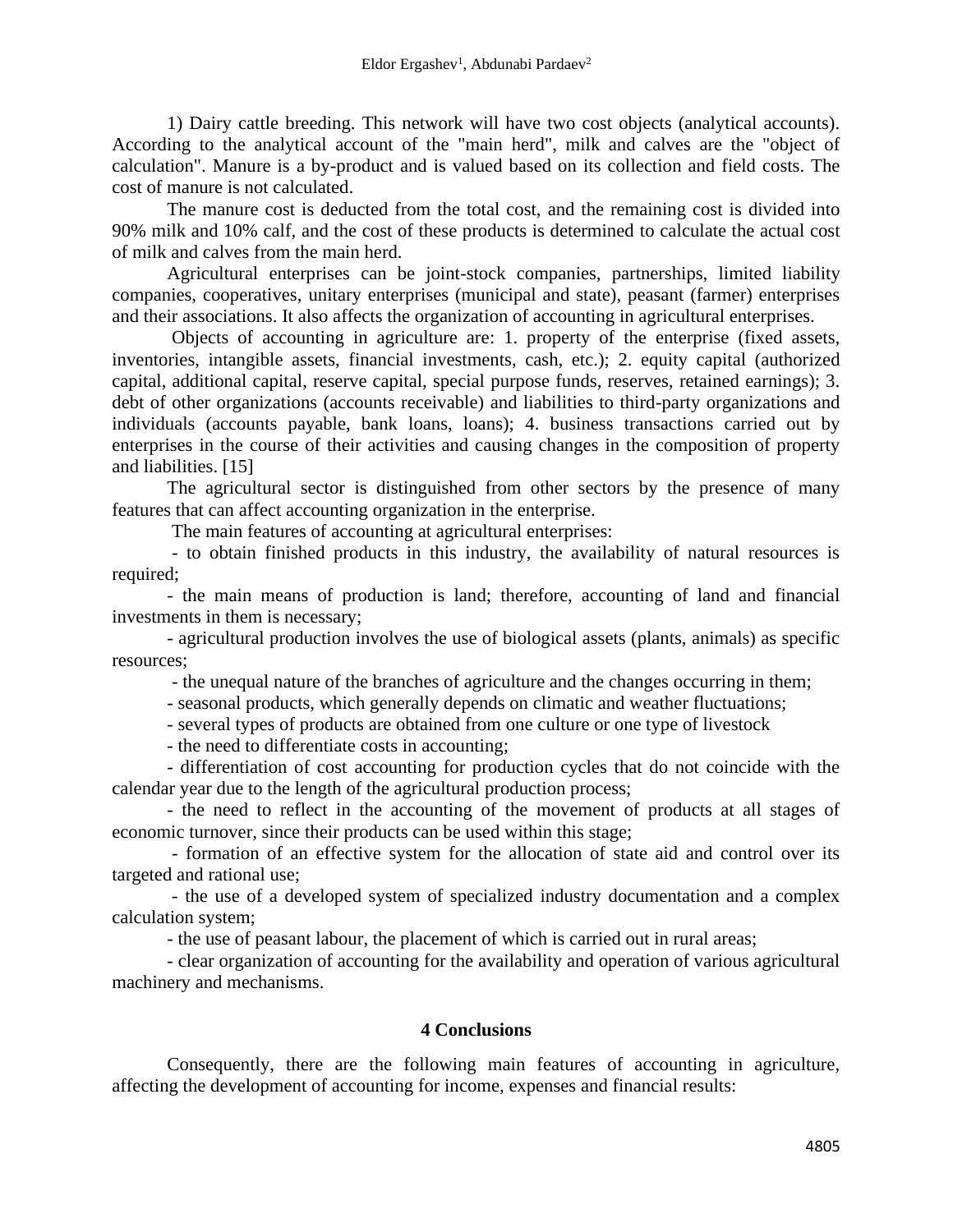#### **Improving the accounting of income and expenses at agricultural service enterprises**

1. The primary means of production in agriculture is land. In the production process, it is necessary to ensure a clear and reliable accounting of the available land and accounting for investments to improve the quality and composition of land to increase fertility, develop new land to expand the sowing of crops. The land is a natural element. Therefore, various types of situations may arise that entail unplanned costs (combating the invasion of insects – pests, changing the composition of the soil from poor ecology in the area, etc.).

2. The specificity of the accounting of income, expenses, and financial results in agriculture is due to different industries and content (in crop production – sowing, watering, fertilization, harvesting, in animal husbandry – keeping a farm, feeding animals, growing live weight, milk yield, livestock walking, vaccination, the slaughter of livestock; fish farming maintenance of water bodies, sowing fry, fattening, catching, etc.). Thus, the formation of income and expenses has its specific features, depending on the branch of the subject of agriculture.

3. Seasonality of production is associated with the climatic characteristics of a particular region. For example, the volume of crop production depends on the climate and a decrease or increase in costs related to this (in the arid areas, additional costs for irrigation, areas with weak and infertile soil for fertilization, etc.). In this regard, the accounting of income, expenses, and financial results are complicated because costs occur in one reporting period and the receipt of income in another reporting period. Moreover, it often happens that the expenses incurred exceed the income received and, as a result, the loss (crop decline, inflation rate, large volume of supply on the market of crops as a result of a harvest year).

4. Often, several types of products are obtained from one crop or one type of livestock. It requires the differentiation of expenses and incomes for each separate economic process (for example, expenses and revenues associated with: the sale of milk, raising young animals, etc.)

5. Agricultural production is a long process. For some crops and animals, expenses are carried out in the current reporting year, and products, and accordingly, incomes, are received only in the next reporting year (winter crops, fattening of young cattle, etc.). Based on this, cost accounting is differentiated according to production cycles that do not coincide with the calendar year.

6. Part of the products of our production goes into internal circulation for further processing: in crop production, part of the products goes to seeds, fodder for further processing; in animal husbandry, part of the production is used for fertilizers in plant growing, fodder for livestock. Therefore, it is important to clearly distinguish between income and expenses associated with each stage of promoting products of our production.

7. Finished products of animal husbandry and plant growing are partially used at the enterprise for reproduction. During the year, production should be kept at the planned cost since the actual cost can be calculated only at the end of the year.

# **References**

- 1. [https://www.agro.uz/ru/information/about\\_agriculture/419/](https://www.agro.uz/ru/information/about_agriculture/419/)
- 2. https://uza.uz/en/posts/uzbekistan-u-s-to-work-together-on-agriculture-development-s-20- 07-2020
- 3. Djanibekov, N., Van Assche, K., Bobojonov, I., & Lamers, J. P. Europe-Asia Studies, **64** (2018).
- 4. Bekchanov, Maksud, and John PA Lamers. Regional Environmental Change **16,** (2019)